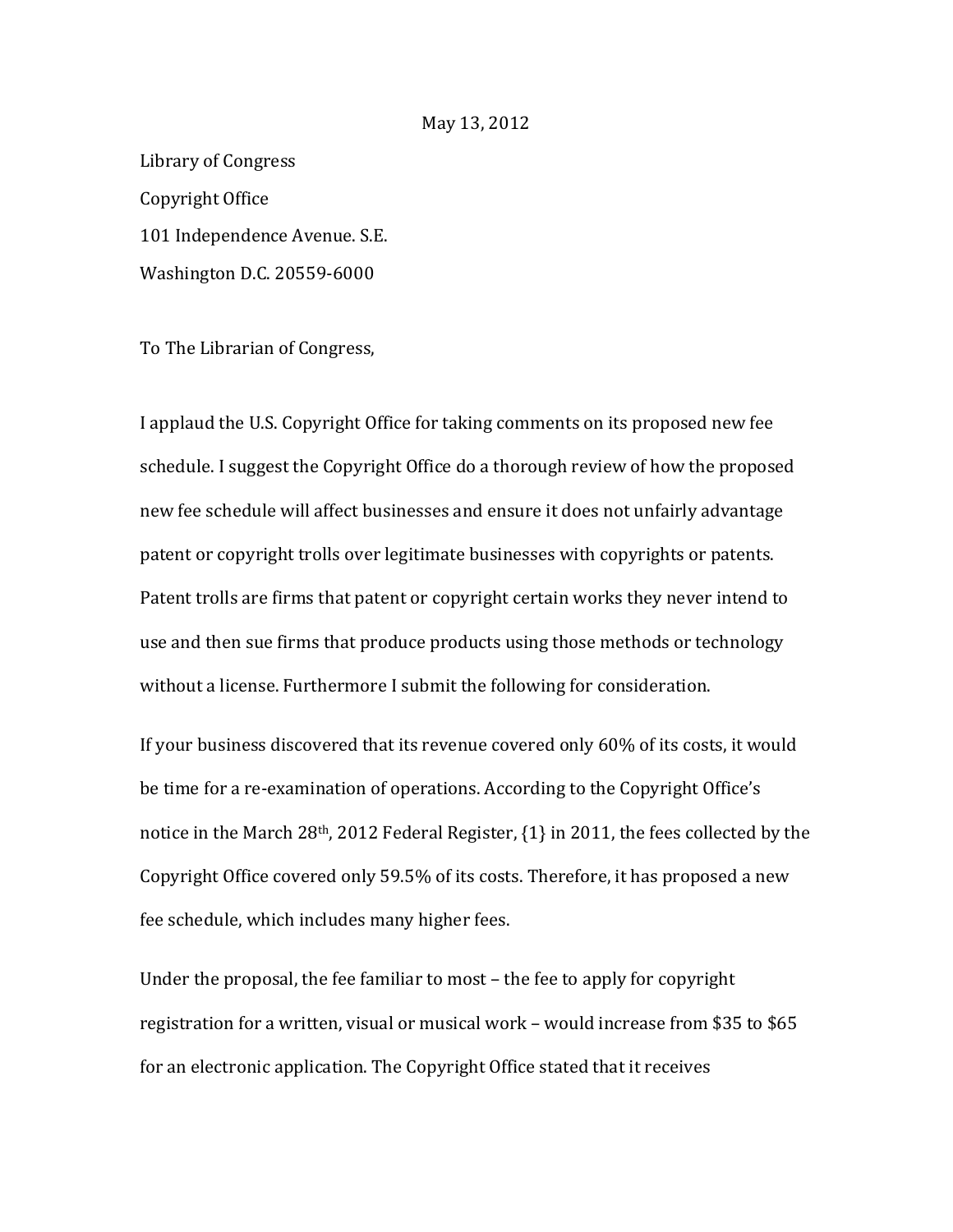approximately 87% of new copyright claims electronically through its online filing system known as eCo ("electronic Copyright Office"). For applicants who file the most common type of applications via paper, the fee would increase from \$65 to \$100.

Recognizing that the near doubling of its most common filing fee could pose a hardship on single authors, the Copyright Office has created a new class of filers, with a new fee: "single author, same claimant, one work, not a work made for hire, filed electronically." {2} In other words, this new category would include, typically an individual who creates a work on his or her own, and not for someone else, and who files an application through eCO. Under the current system, all authors ranging from single individuals to large corporations, pay the same \$35 electronic filing fee for common filings. Under the proposed new class, the single individual filing electronically would pay a \$45 fee rather than the proposed new \$65 fee for all other filers.

The fee for expedited handling (called a "special handling fee for a claim" by the Copyright Office) would increase from \$760 to \$800. Of particular interest to readers who have registered their website for copyright protection and who have elected to use the copyright law's "safe harbor" for notice of infringement claims by designating an agent to receive those claims, the fee for recordation of a designated agent would remain unchanged at \$105. The notice also includes proposed changes to several other fees. I understand the Copyright Office will submit the proposed